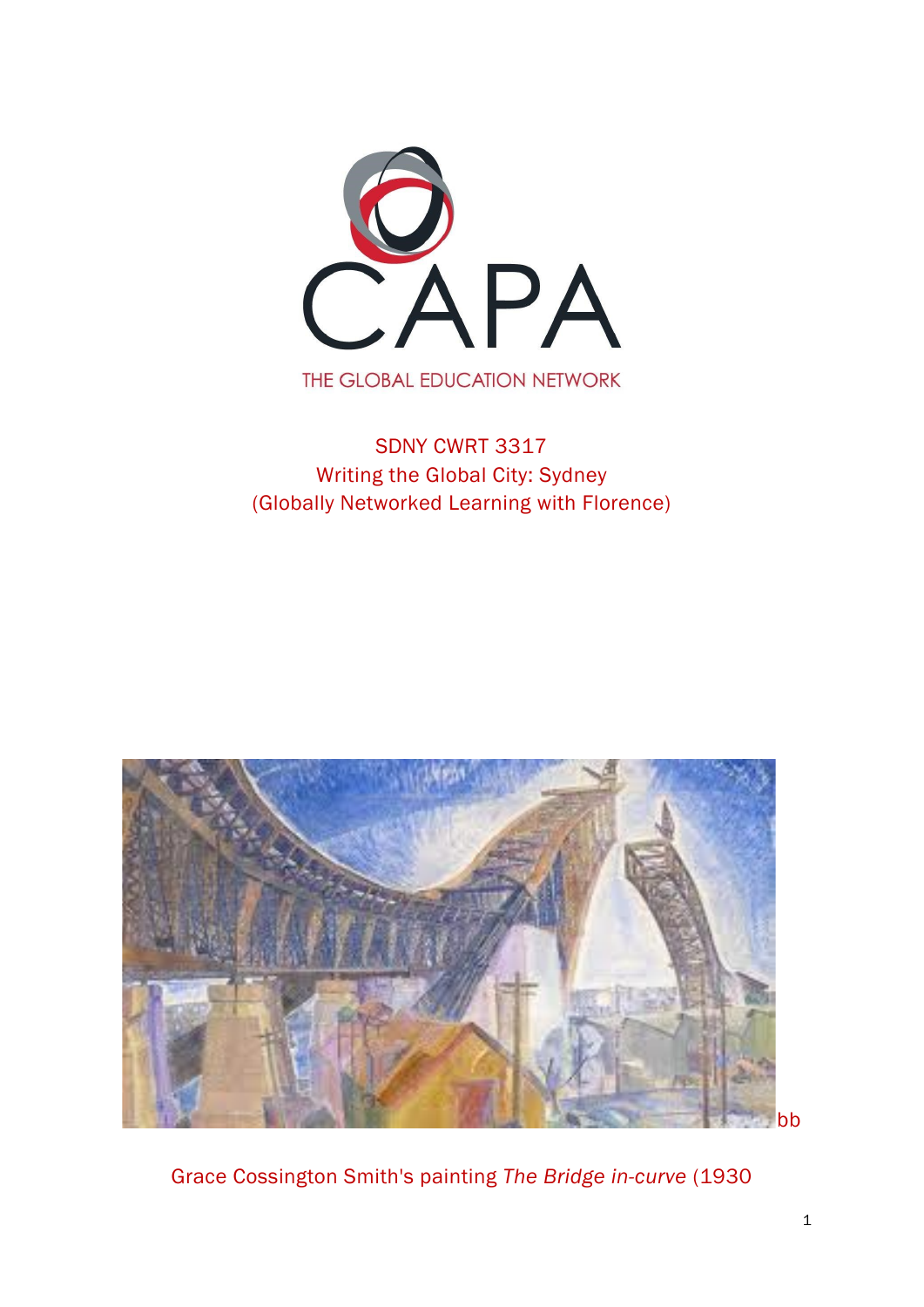# Course Description

This course is a creative writing workshop keyed to exploring the experience of travelling and living abroad in the global city of Sydney. The course will guide students to find their own voice in responding to their experience of Sydney.

Since the nineteenth century - and even before – Sydney and Australia have provided inspiration for a large number of writers: poets (AB "Banjo" Patterson, Oodgeroo Noonuncal), novelists (D.H. Lawrence, Miles Franklin) or travel writers / memoirists (Mark Twain, Bill Bryson): after reading and discussing their work students will add their voices to these writers.

Along with the writing workshops, students will also read and discuss texts that focus on Australia in general and Sydney specifically from both native and foreign perspectives, noting particularly the literary techniques and strategies that various writers have used to express their experiences and observations.

Class sessions will be divided almost equally between the reading and critical evaluation of selected texts and a written response to the stimuli. Assignments, in the form of short stories, poetry and nonfiction, will focus on helping the student to find an individual voice and on developing ideas and honing them through revision and drafting. Walking tours of the city will also be an important part of the course in order to gain a sense of place. The selected texts and walking tours will provide the students with a forum for discussing each author's relationship to, and the literary expression of, place. In response to the set texts and the walking tours each student will present his/her own work orally to the group. Emphasis will also be placed on the students' ability to evaluate and critique their own work and that of others.

# Course Aims

- to explore the relationship between the city of Sydney, and Australia at large, and the genres of poetry, fiction and travel writing and identify the skills required to produce them;
- to recognize and develop elements of literary technique and style,
- to improve writing skills and to produce aesthetically sophisticated texts in a variety of genres.
- to initiate, research and write short pieces of original writing;
- to critically analyse their own and others' work;
- to promote individual and collaborative creative writing skills;
- to stimulate creativity in an academic environment, and become aware of the connections between creativity, structure and discipline.

## Requirements and Prerequisites

There are no official prerequisites for this course, although a desire to write and the ability to express criticism politely and to accept criticism thoughtfully are indispensable to the workshop setting.

## Learning Outcomes

- a. Students will be able to recognize, describe, and interpret examples of the impact of globalization in the urban environment from their examination of relevant written texts and through their exploration and analysis of the urban environment of their host city.
- b. Students will be able to reflect on the differences and similarities within their student community and between their home and host environments and be able to describe and interpret these through their writing.
- c. Students will be able to understand concepts of, and implications of, the realities of power, privilege, and inequality in urban environments as well as develop a greater appreciation of cultural differences and respond accordingly through their writing.
- d. Students will be able to demonstrate independence & creativity, goal orientation, the ability to give and receive criticism, and flexibility through the development of their writing.
- e. Students will be able to confidently compose texts in a variety of genres in both prose and verse.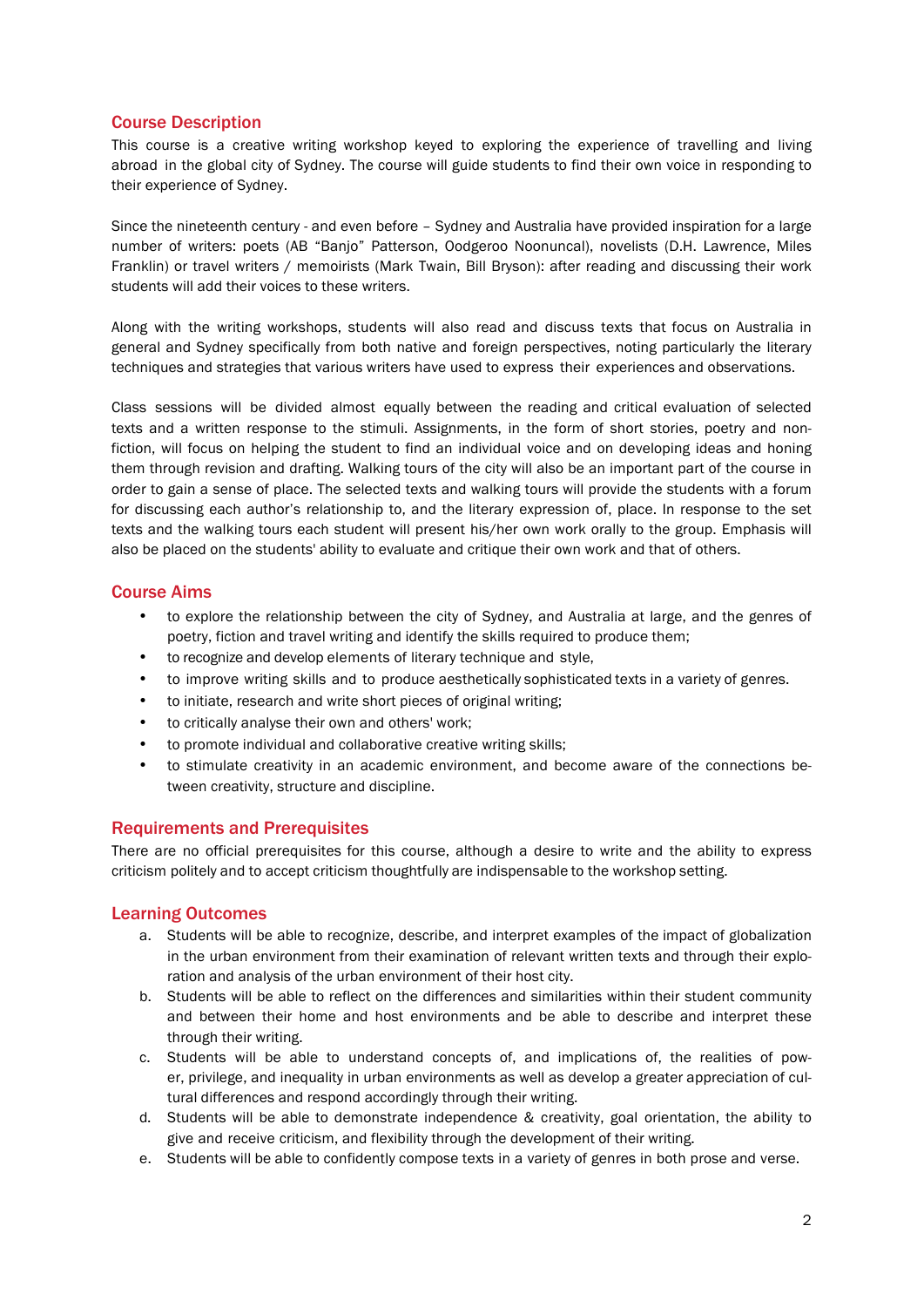# Developmental Outcomes

Students should demonstrate: responsibility & accountability, independence & interdependence, goal orientation, self-confidence, resilience, appreciation of differences.

# Class Methodology

Readings, class discussions, student oral presentations, critical evaluations, field trips and Global Networked Learning (GNL) with another CAPA centre, in this case with Florence. Globally Networked Learning (GNL) connects connecting students to a global network of learners to gain transnational perspectives on specific topics. This collaborative creative project will be conducted mostly online between the students at the particular centres, who will then report back on their experiences and deliver their work to their home classes.

# Field Component(s)

CAPA provides the unique opportunity to learn about the city through direct, guided experience. Participation in the field activity(s) for this course is required. You will actively explore the Global City you are currently living in. Furthermore, you will have the chance to collect useful information that will be an invaluable resource for the essays/papers/projects assigned in this course.

The assigned field component(s) are:

- a walk along the harbour foreshore during which students will write a poetic response to the landscape
- visits to various other locations of interest and inspiration which will provide opportunities for a range of written responses in different genres, for example, travel writing, poetry, fiction, reviews, film and performance scripts, blogs, etc.

Students are strongly encouraged to participate in co-curricular program activities, among which the following are suggested: Art Gallery of NSW, Museum of Contemporary Art, The Museum of Sydney, La Perouse and Bare Island.

| Task                 | Weighting | <b>SLOs Assessed</b> |
|----------------------|-----------|----------------------|
| 1. Participation     | 20%       | a, d, e              |
| 2. Writing folder    | 40%       | a, b, c, d, e        |
| 3. GNL Collaboration | 20%       | a, b, d, e           |
| 4. Final Exam        | 20%       | a, b, c, d, e        |

# Assessment & Grading

| <b>DESCRIPTOR</b>                         | <b>ALPHA</b> | <b>NUMERIC</b> | <b>GPA</b> | REQUIREMENT/EXPECTATION                                                                                                                                                                                                                                                                                                |
|-------------------------------------------|--------------|----------------|------------|------------------------------------------------------------------------------------------------------------------------------------------------------------------------------------------------------------------------------------------------------------------------------------------------------------------------|
| Outstanding<br>Dis-<br>(High<br>tinction) | A            | $93+$          | 4.0        | Maximum grade: In addition to description for grade "A-",<br>the student shows detailed understanding of materials<br>about which he or she can show independent analytical<br>ability. This means the ability to question an issue from<br>different perspectives and evaluate responses in an objec-<br>tive manner. |
| Excellent<br>(Distinction)                | $A-$         | $90 - 92$      | 3.7        | Student shows understanding of literature beyond the<br>textbook/class hand-outs/class notes, and the work shows<br>a high level of independent thought, presents informed<br>insightful discussion and demonstrates a well-<br>and<br>developed capacity for evaluation.                                              |
| Very good                                 | B+           | $87 - 89$      | 3.3        | Shows evidence of a capacity to generalise from the taught<br>content, or the material in literature, or from class lectures                                                                                                                                                                                           |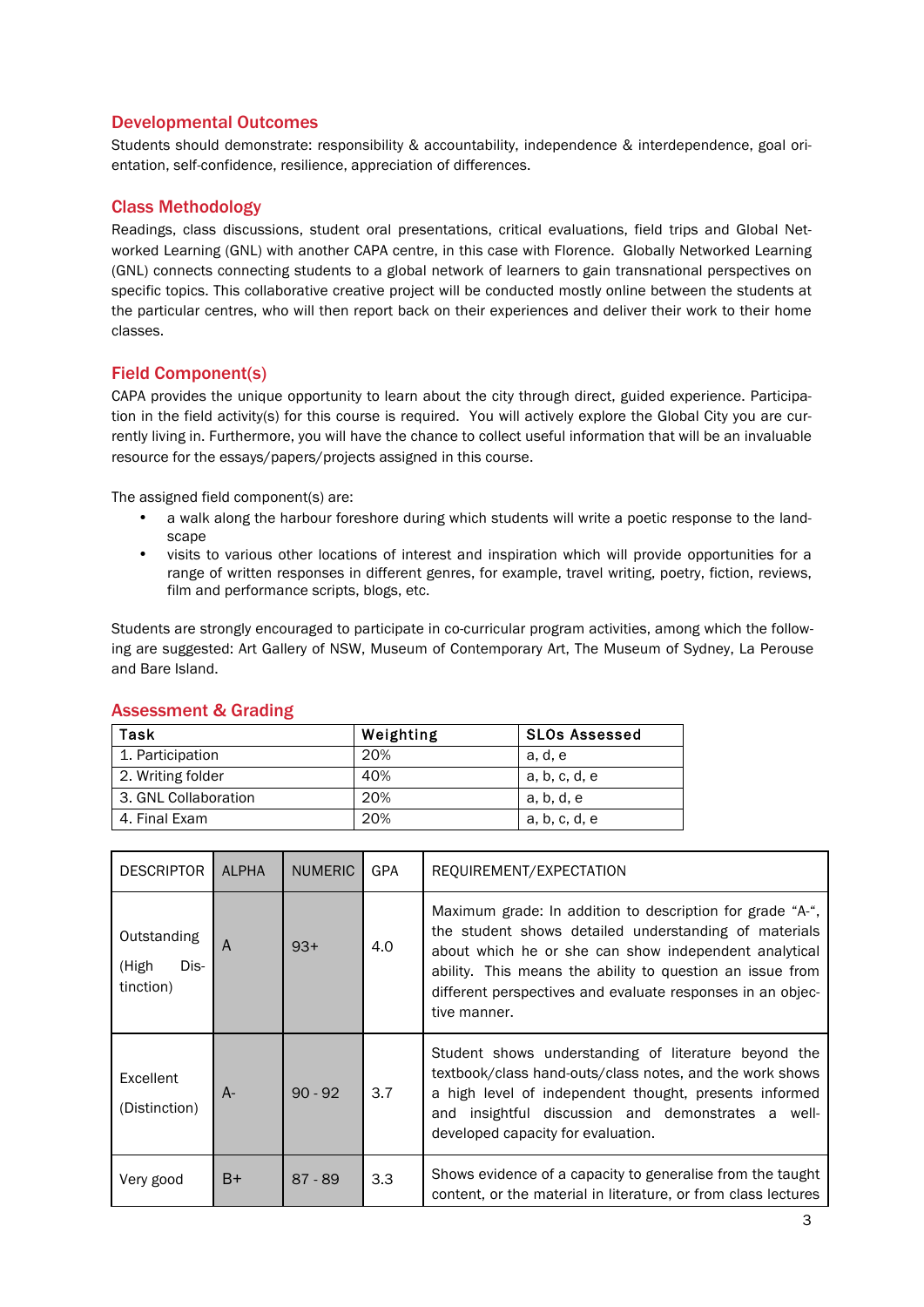| <b>DESCRIPTOR</b>                          | <b>ALPHA</b> | <b>NUMERIC</b> | GPA                                    | REQUIREMENT/EXPECTATION                                                                                                                                                                                                                                                                                               |
|--------------------------------------------|--------------|----------------|----------------------------------------|-----------------------------------------------------------------------------------------------------------------------------------------------------------------------------------------------------------------------------------------------------------------------------------------------------------------------|
| (High Credit)                              |              |                |                                        | in an informed manner. Also, the work demonstrates a ca-<br>pacity to integrate personal reflection into the discussion<br>and an appreciation of a range of different perspectives.                                                                                                                                  |
| Good<br>(Credit)                           | B            | $83 - 86$      | 3.0                                    | The work is well organised and contains coherent or logical<br>argumentation and presentation.                                                                                                                                                                                                                        |
| Good<br>(Credit)                           | <b>B-</b>    | $80 - 82$      | 2.7                                    | Student shows understanding of literature beyond the<br>textbook and/or notes, and, there is evidence of additional<br>reading.                                                                                                                                                                                       |
| Average<br>(Good Pass)                     | $C+$         | 77-79          | 2.3                                    | The work demonstrates a capacity to integrate research<br>into the discussion and a critical appreciation of a range of<br>theoretical perspectives. Also, the work demonstrates a<br>clear understanding of the question and its theoretical im-<br>plications and demonstrates evidence of additional read-<br>ing. |
| Adequate<br>(Pass)                         | C            | $73 - 76$      | 2.0                                    | Shows clear understanding and some insight into the ma-<br>terial in the textbook and notes, but not beyond. A defi-<br>ciency in understanding the material may be compensated<br>by evidence of independent thought and effort related to<br>the subject matter.                                                    |
| Below Aver-<br>age<br>(Borderline<br>Pass) | $C -$        | 70-72          | 1.7                                    | Shows some understanding of the material in the textbook<br>and notes. A deficiency in any of the above may be com-<br>pensated by evidence of independent thought related to<br>the subject matter.                                                                                                                  |
| Inadequate<br>(Borderline<br>Fail)         | D+           | $67 - 69$      | 1.3                                    | Fails to show a clear understanding or much insight into<br>the material in the textbook and notes                                                                                                                                                                                                                    |
| Poor<br>(Fail)                             | D            | $60 - 66$      | 0.7<br>$\overline{\phantom{a}}$<br>1.0 | Besides the above for D+, student has not shown interest<br>or engagement in the class work or study.                                                                                                                                                                                                                 |
| Poor<br>(Fail)                             | F            | < 60           | 0                                      | Shows little or no understanding of any of the material                                                                                                                                                                                                                                                               |
| Incomplete                                 |              |                |                                        | Please see CAPA policy in the Faculty Handbook.                                                                                                                                                                                                                                                                       |

# 1. Participation (20%)

The participation mark is based on a student's preparation for class and their input into group discussion in all classes. Participation includes discussion of student-generated responses to the weekly reading. The student will need to demonstrate that they have read and thought about the set material for each session. Participation in class discussion will be marked on the constructiveness of their input to the class discussion and debate.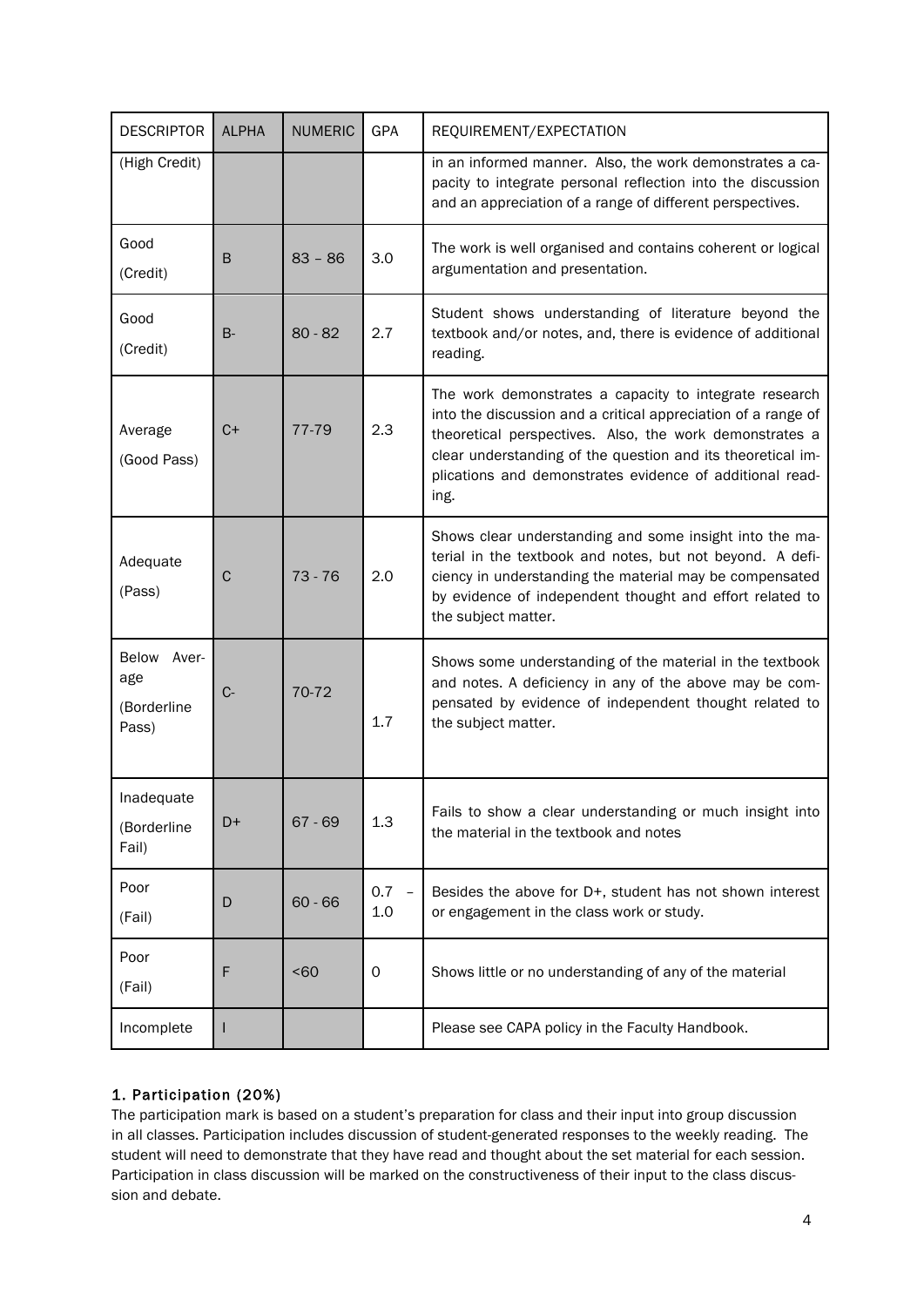Please review the following table as a guide:

| Grade   | <b>Discussion</b>                                                                                                                                                         | Reading                                                                                                                                             |
|---------|---------------------------------------------------------------------------------------------------------------------------------------------------------------------------|-----------------------------------------------------------------------------------------------------------------------------------------------------|
| A range | Excellent: consistent contributor; of-<br>fers original analysis and comments; al-<br>ways has ideas on topics of the readings;<br>takes care not to dominate discussion. | Obviously has completed all readings; in-<br>telligently uses resultant understanding to<br>formulate comments and questions for the<br>discussion. |
| $B+$    | Very Good: frequent, willing, and<br>able contributor; generally offers thoughtful<br>comments based on the readings.                                                     | Has done most of the readings; provides<br>competent analysis of the readings and<br>applies insights from class appropriately.                     |
| B / B   | Satisfactory: frequent contributor;<br><b>basic</b> grasp of key concepts but little origi-<br>nal insight; comments/questions are of a<br>general nature.                | Displays familiarity with some readings<br>and related concepts, but tends not to an-<br>alyse them.                                                |
| C range | Poor: sporadic contributor;<br>com-<br>ments/questions betray lack of understand-<br>ing of key concepts; often digresses in un-<br>helpful ways.                         | Displays familiarity with few readings; rare-<br>ly demonstrates analytical thought.                                                                |
| D / F   | Very Poor: rarely speaks;<br>merely<br>quotes text or repeats own comments or<br>those of others.                                                                         | Little to no apparent familiarity with as-<br>signed material or application to relevant<br>discussion.                                             |

# 2. Writing Folder (40%) (20% by session 6, 20% by session 11)

Students will be required to submit a writing folder: a compilation of their 4 best weekly responses to the texts and field trips. This may include work that has already been presented in a verbal format for discussion during the weekly sessions. Depending on the literary form (poems, for example, may be more compressed) students should aim for 500 words for each response.

The first two responses must be submitted by the end of the week after session 6. Students will receive feedback and a grade out of 20% for these. The second two responses, to be submit-ted by the end of the week after session 10, will be marked out of the final 20%.

IMPORTANT: Clearly name your file and head your document with your name and the task, e.g. Jane Smith, Writing Folder Part 1. Include both your responses in the one document. Word and PDF documents only, not Pages, etc, please.

The Writing Folder may contain any number of forms of creative writing, including, but not limited to:

- Poetry
- Short story
- Monologue
- Play
- Film or other media script
- Book/Film/Play Review
- Essay / Critical Analysis of texts
- **Interview**
- Short Video
- Short account/report
- Mini photo reportage with comments relating to pictures
- Journal entry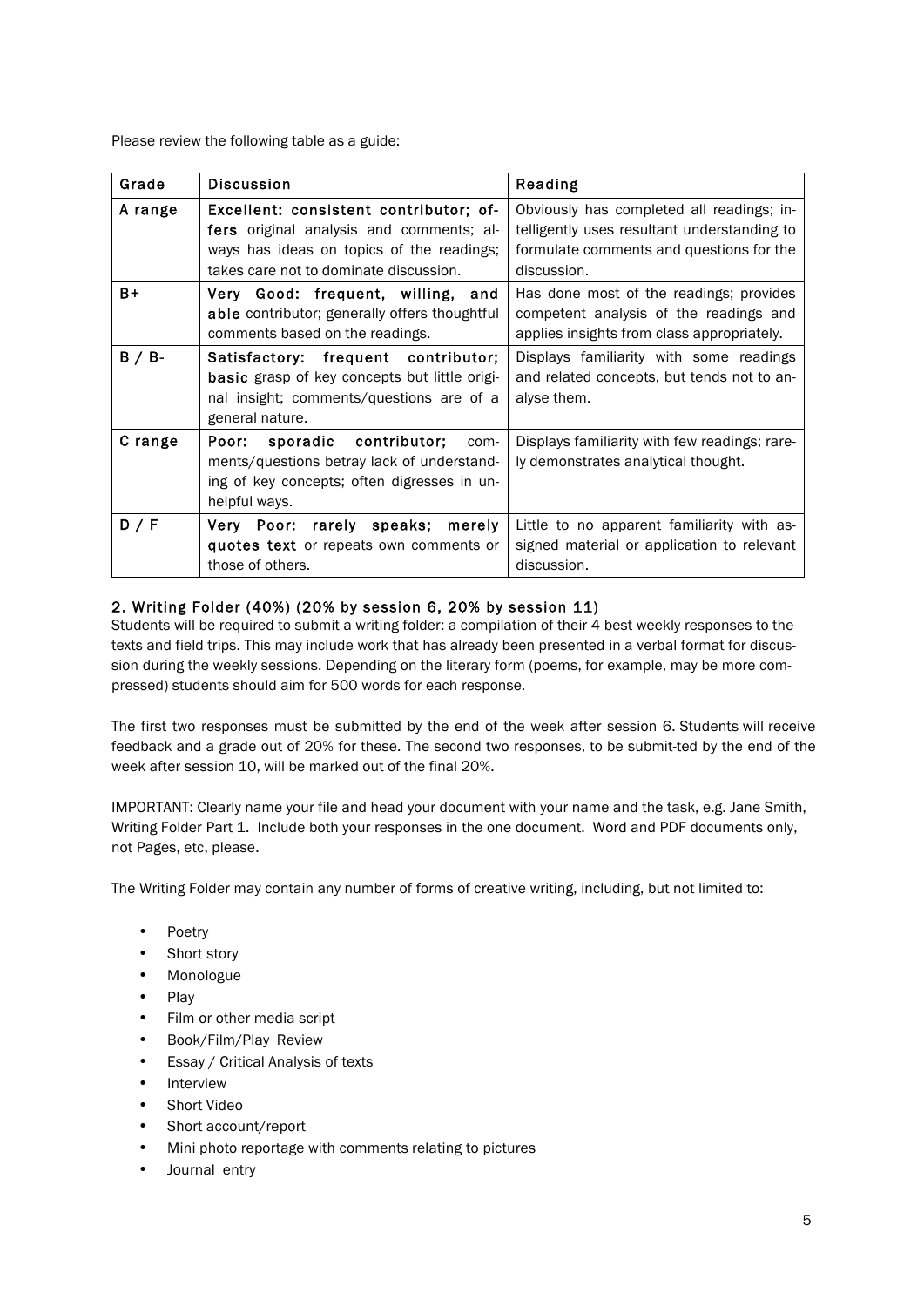Students must make sure that they read other examples of the forms in which you are writing, to familiarise themselves with the styles and conventions of the forms.

# 3. GNL Collaboration (20%)

# Writing the Global City: Florence and Sydney (Globally Networked Learning)

# Introduction

Globally Networked Learning of a creative writing in response to two Global Cities, Florence and Sydney.

# Learning Outcomes

This project relates in particular to the learning outcomes of:

- f. Students will be able to recognize, describe, and interpret examples of the impact of globalization in the urban environment from their examination of relevant written texts and through their exploration and analysis of the urban environment of their host city.
- g. Students will be able to reflect on the differences and similarities within their student community and between their home and host environments and be able to describe and interpret these through their writing.
- h. N/A
- i. Students will be able to demonstrate independence & creativity, goal orientation, the ability to give and receive criticism, and flexibility through the development of their writing.
- j. Students will be able to confidently compose texts in a variety of genres in both prose and verse.

# Globally Networked Learning Methodology

Readings, class discussions, student oral presentations, critical evaluations, field trips and Global Networked Learning (GNL) with two collaborating CAPA centres, in this case with Sydney and Florence. Globally Networked Learning (GNL) connects connecting students to a global network of learners to gain transnational perspectives on specific topics. This collaborative creative project will be conducted mostly online between the students at the particular centres, who will then report back on their experiences and deliver their work to their home classes. To maintain quality control and appropriate amounts of supervision and feedback, the number of students allowed into this course will be capped at 12.

## Assessment and Grading

| <b>Task</b> |                                 |  | Weighting | <b>SLOs Assessed</b> |
|-------------|---------------------------------|--|-----------|----------------------|
|             | GNL Collaboration and Class 20% |  |           | a, b, d, e           |
|             | Presentation                    |  |           |                      |

## Globally Networked Learning (GNL) Collaboration and Class Presentation

- Icebreaker - introduced week 1 (Sydney) and 2 (Florence), independent collaborative project completed online and presented during weeks 3 (Sydney) and 4 (Florence).

Students from each CAPA Centre involved in the GNL Project will be paired with students from their counterpart centre (or possibly be broken into groups of four, 2+2, so that no-one is left out if someone is sick/quits the course). How students are paired may be at random, or perhaps via some other simple creative means that allows them to reveal their affinities to each other through their choices without having to have a great deal of prior experience with writing, for example, choose your favourite colour in the colour spectrum: Red, Orange, Yellow, Green, Blue, Indigo, Violet.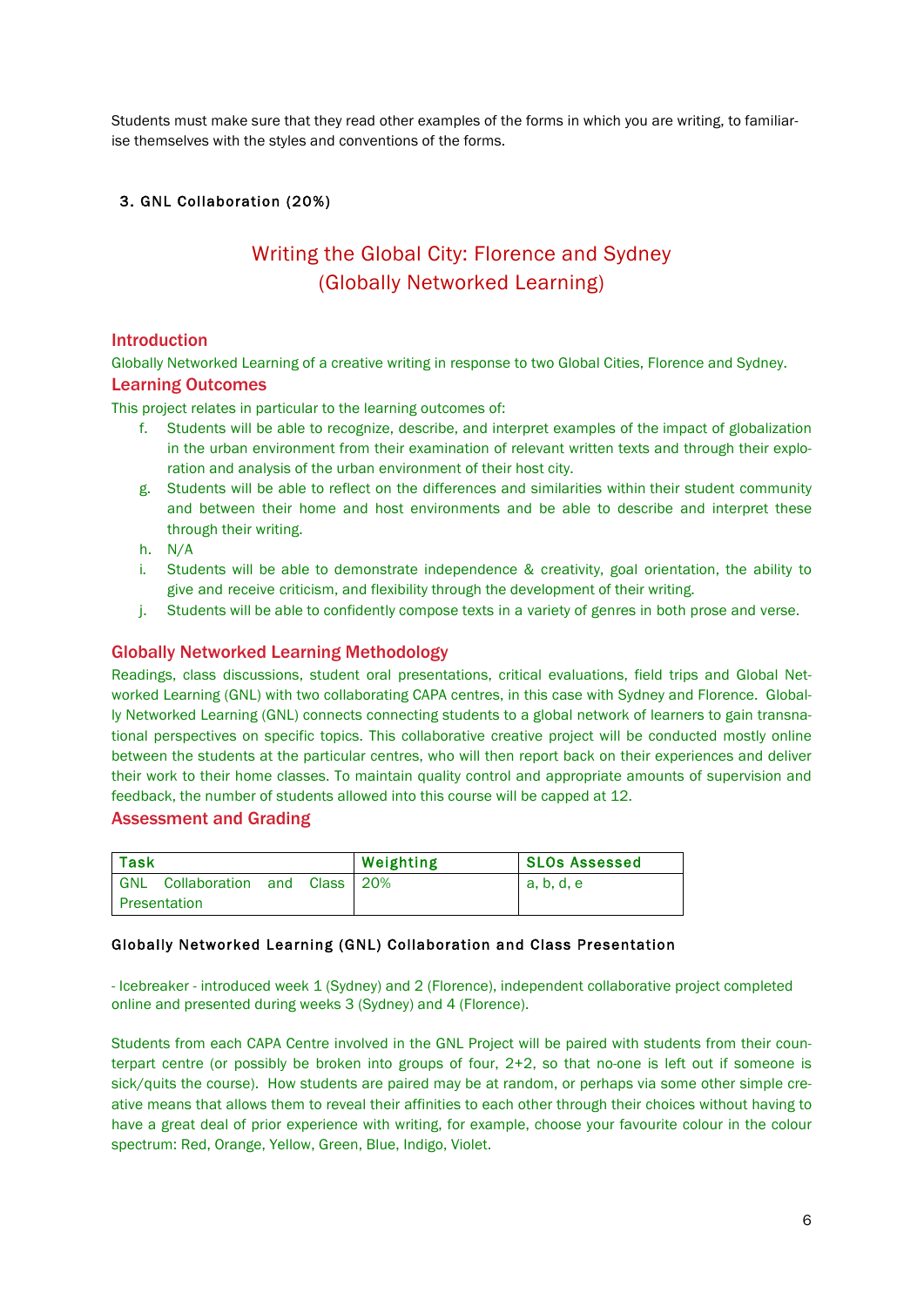Once in pairs or small groups, the students will write a one page collaborative story going backwards and forwards one paragraph at a time. This simple icebreaker will take place on an online platform of the students choosing. It may be Canvas Collaborations, it may be email, Facebook, etc, they can choose. The main point is that it give them a chance to explore their own interests and themes while tuning in to each other's. They can begin to create something playfully together without the pressure of it being an assessment task. They can commence the process of finding out about each other and also the process of coordinating with each other across time zones and media platforms.

Upon completing the task, the final text must be loaded into Canvas in their GNL Groups for their student record and each student will read their final collaboration to their home class and say a few words about how their collaborative relationship is shaping up. They will also receive feedback and advice on their work and their collaboration. If they are extremely unhappy with their partnering, they can ask other students for volunteers to swap with. However, if they swap, they will have to redo this exercise with their new partners.

- Collaborative GNL task (independent collaborative project worked on online Sydney: weeks 3-10, presented in class in week 11; Florence: weeks 4-11, presented in class week 12)

Still working in the same pairs or small groups from the icebreaker exercise, each student will then go through the following process.

(Please note, you must check in with your home class teacher at each step along the way so that they know that you are on track and assist you if you are not.)

#### Research:

Find piece of literature (ideally poetry, but otherwise in the form that you want to write) that describes a particular place in your city. For example, William Wordsworth, *Composed upon Westminster Bridge, or Kenneth Slessor, William Street*. References and resources will be provided to assist you find an appropriate poem. Go visit the place in the city which inspired the poem. Has it changed?

#### Analyse:

Based on your reading of the poem, your reading about the poem and your visit to the place being described or that inspired it, analyse what transaction has occurred between the writer and the place and what the writer is doing as a result of this. See if you can describe a series of steps that may have occurred in the writer's creative process. Keep in mind, this is not a literary analysis but a creative modeling exercise, there is no right or wrong. The purpose of the analysis is to feed your next step.

#### Create:

Write your own poem (or other piece of creative writing) inspired by the same place, that follows the steps in the journey you have identified as having taken place in the poem you analysed.

(NB - You don't have to slavishly copy the original poem, but it has always been understood that it is ok when learning to write to explore models of masters, just as painters would make copies of Titian and Michelangelo, etc, on the way to forming their own style. Keep in mind that your choice of writer and the themes that they explore and what you understand to be their pathways already reflects your individually. And this creative research and following your intuition is actually moving you towards finding your own style and voice, which may nonetheless be within a particular tradition of writing. In other words, exploring the fact that you are drawn to Allen Ginsberg's *A Supermarket in California* or Matthew Arnold's *Dover Beach* is already exercising the development of your voice.)\_

#### Document:

Write up your results, including the original text, your analysis of it, and your new text. Optionally, you could also post online images or video of the place of inspiration and read the original and your new poems in the place of inspiration or nearby if possible.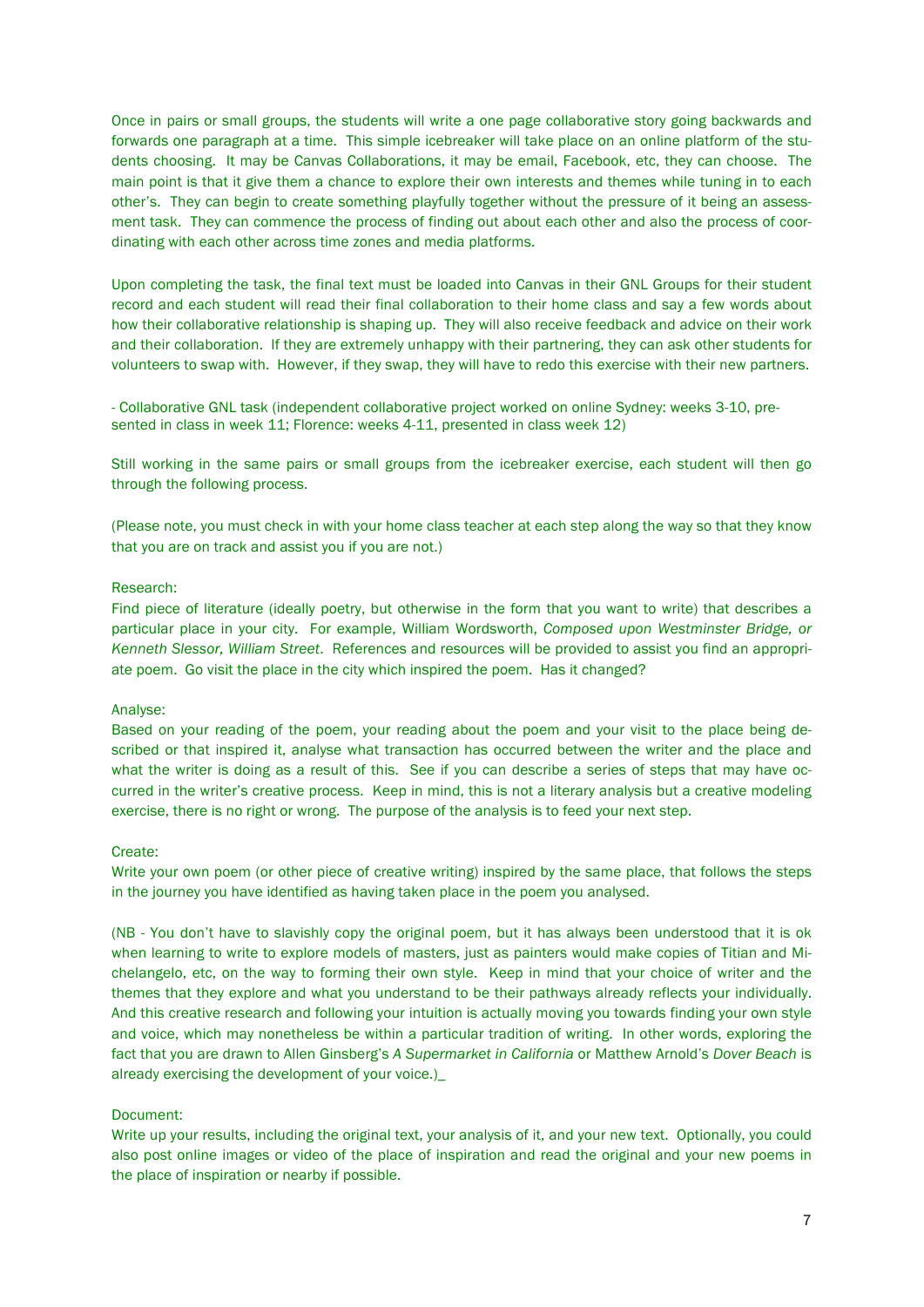### Teach:

Share your documentation with your GNL collaborator(s) via online media. Explain to each other the journey you took to get to this place.

#### Discuss:

Compare and contrast how your cities, their writers and works, and your works, are different and the same.

#### Extend yourself:

As a further creative challenge, informed by research and online learning, extend the boundaries of what you would normally read and think and be drawn to by writing a second poem inspired by place, the research and creative journey of your GNL counterpart(s).

Work hard on it, but don't be worried about the perfectness of the match or the result. This is an exercise in a writing class, be brave, allow yourself the freedom to experiment without fear of 'failure'.

#### Deliver:

Upload to Canvas all of your material: your original source text, your analysis of it, and your creative first text, along with any videos and images, plus your second collaboratively inspired and/or written text.

#### Report:

In class, report back to your wider home group: reading your work and discussing the learning and creative journey you and your partner undertook and read the results. Offer and receive feedback freely. With different students connecting to different centres, this should be richly interesting and ideally provoke further discussion and contemplation.

#### Revise:

Writing is rewriting. Take onboard feedback from the class and the teacher and your online partner(s) and polish your work for final submission in Canvas.

#### Be examined:

You will be examined by your teacher on the activeness of your engagement with the whole process of this task as well as the verbal and written analysis and final works of creative writing.

# PLEASE NOTE: Undertake your collaborations and upload your submissions for your Globally Networked Learning (GNL) Collaboration and Class Presentation to a different area in Canvas than the rest of your work for this course: SP16 GNL Writing.

#### **Materials**

Please see online for examples of work from previous GNL iterations of this project as a guide.

## Weekly Schedule

# SPRING 2017 FLORENCE-SYDNEY GNL COLLABORATION

|  | Florence<br>Semester Semester | Sydney | <b>Activity Description</b> |
|--|-------------------------------|--------|-----------------------------|
|  | Week 1                        |        |                             |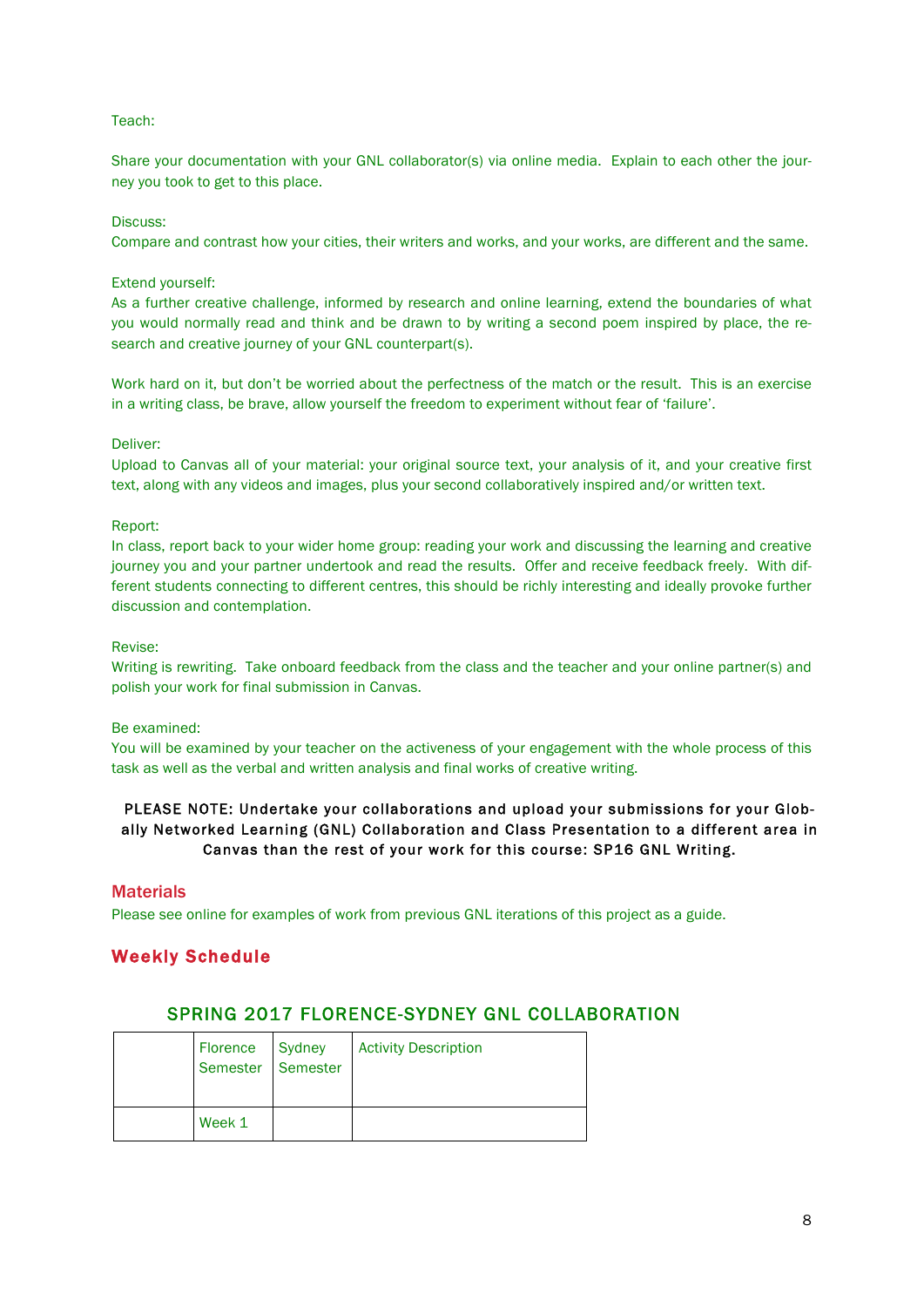| Week 2 | Week 1 |              | In class: Teacher:                                                                                                                           |
|--------|--------|--------------|----------------------------------------------------------------------------------------------------------------------------------------------|
|        |        | 1)           | to introduce the idea of<br>the GNL collaboration as<br>part of a broader intro-<br>duction to the Writing the<br><b>Global City Course.</b> |
|        |        | 2)           | Teacher to explain the<br>Icebreaker for the GNL<br>Writing collaboration.                                                                   |
|        |        |              | <b>Online: Students:</b>                                                                                                                     |
|        |        | $\mathbf{1}$ | to familiarise themselves<br>with the GNL Canvas<br>Writing site,                                                                            |
|        |        | 2)           | to introduce themselves<br>online to their overseas<br>colleagues, and                                                                       |
|        |        | 3)           | to begin Icebreaker<br>tasks with their overseas<br>colleagues.                                                                              |
|        |        |              |                                                                                                                                              |
| Week 3 | Week 2 |              |                                                                                                                                              |
|        |        |              | <b>Online: Students must continue</b><br>to work on their Icebreaker Col-<br>laborations, outside class time as<br>an independent project.   |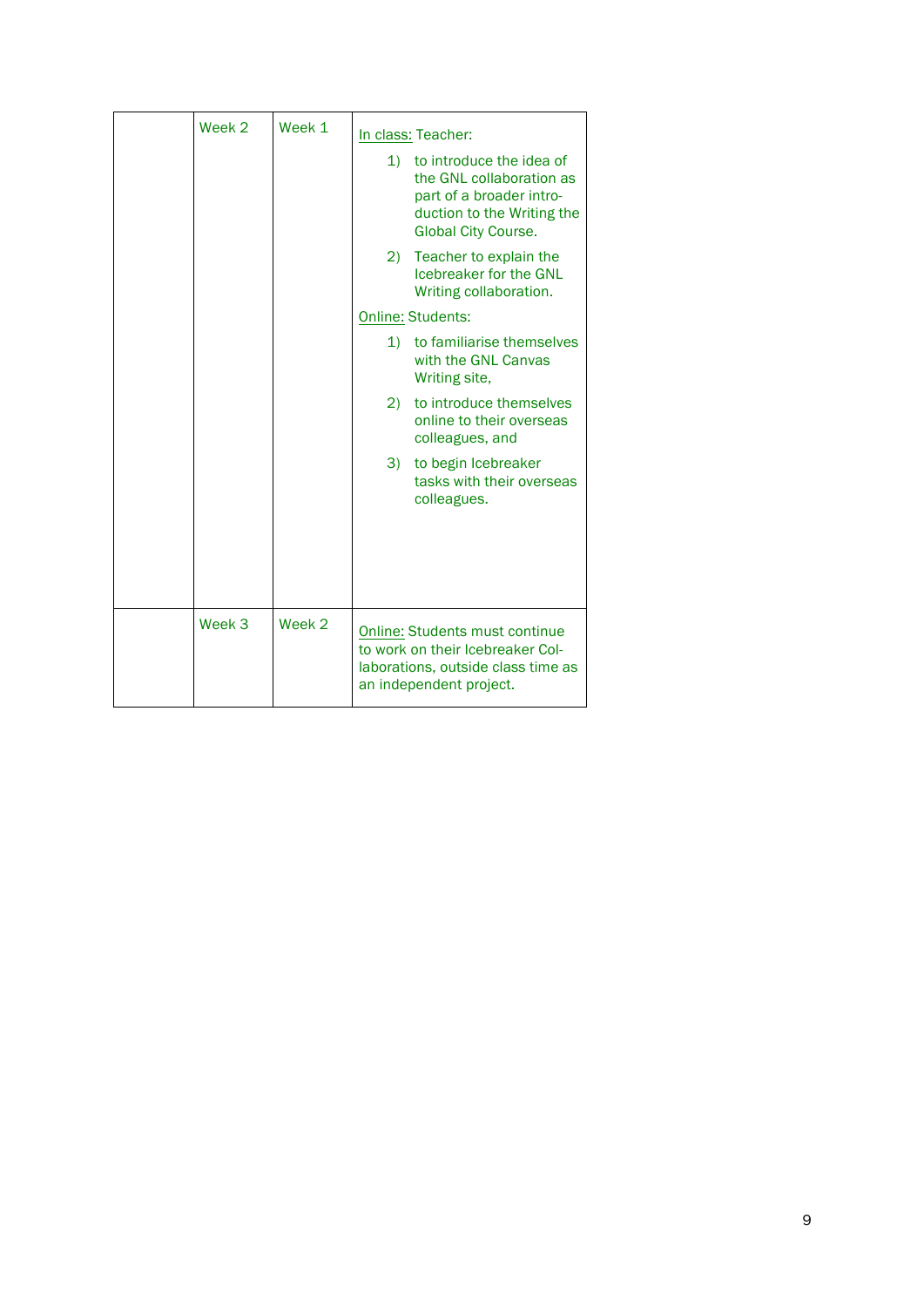| Week 4            | Week <sub>3</sub> | In class: Students to read and re-<br>port on their icebreaker collabo-<br>rations. Students reflect on the<br>progress of their collaborations<br>thus far. Report to their teachers<br>any serious issues in with that<br>might mean that they need to<br>change groups.<br>After Icebreaker presentation,<br>Teacher to explain the Main GNL<br>Writing collaboration.<br>Online: After instruction, students<br>to begin their main GNL Collabo-<br>rations, working on these outside<br>class time as an independent<br>project. |
|-------------------|-------------------|---------------------------------------------------------------------------------------------------------------------------------------------------------------------------------------------------------------------------------------------------------------------------------------------------------------------------------------------------------------------------------------------------------------------------------------------------------------------------------------------------------------------------------------|
| Week <sub>5</sub> | Week 4            | Online: Students to continue to<br>work on their main GNL Collabo-<br>rations, outside class time as an<br>independent project.                                                                                                                                                                                                                                                                                                                                                                                                       |
| Week 6            | Week <sub>5</sub> | Online: Students to continue to<br>work on their main GNL Collabo-<br>rations, outside class time as an<br>independent project.                                                                                                                                                                                                                                                                                                                                                                                                       |
| Week 7            | Week 6            | <b>FLORENCE:</b><br><b>BREAK WEEK</b><br><b>SYDNEY:</b><br>Online: Students to continue to<br>work on their main GNL Collabo-<br>rations, outside class time as an<br>independent project.                                                                                                                                                                                                                                                                                                                                            |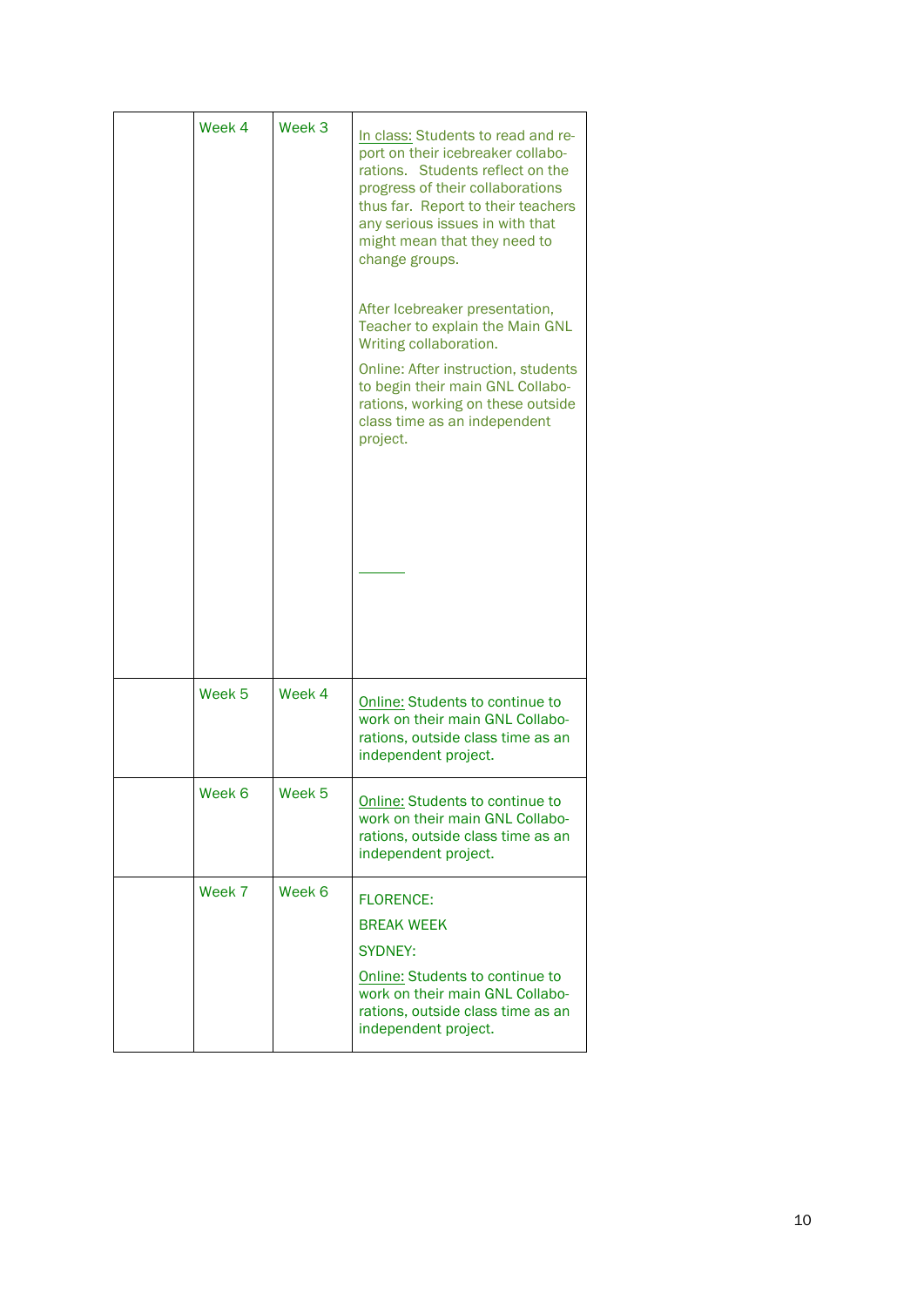| Week 8<br>Week 9 | Week 7<br>Week 8 | <b>SYDNEY:</b><br><b>BREAK WEEK</b><br><b>FLORENCE:</b><br>Online: Students to continue to<br>work on their main GNL Collabo-<br>rations, outside class time as an<br>independent project.<br>In class: Students to report on<br>progress with main GNL, ask for                                                       |
|------------------|------------------|------------------------------------------------------------------------------------------------------------------------------------------------------------------------------------------------------------------------------------------------------------------------------------------------------------------------|
|                  |                  | assistance if necessary.<br>Online: Students to continue to<br>work on their main GNL Collabo-<br>rations, outside class time as an<br>independent project.                                                                                                                                                            |
| Week 10          | Week 9           | In class: Students to report on<br>progress with main GNL, ask for<br>assistance if necessary.<br>Online: Students to continue to<br>work on their main GNL Collabo-<br>rations, outside class time as an<br>independent project.                                                                                      |
| Week 11          | Week 10          | In class: Students to report on<br>progress with main GNL, ask for<br>assistance if necessary.<br>Online: Students to continue to<br>work on their main GNL Collabo-<br>rations, outside class time as an<br>independent project.                                                                                      |
| Week 12          | Week 11          | In class: Presentation of final<br>works of the main GNL collabora-<br>tions in class.<br>Online: After taking on board<br>feedback from the class, includ-<br>ing possible redrafting, final GNL<br>presentations and creative<br>works must be submitted online<br>for formal assessment by the<br>end of this week. |
| Week 13          | Week 12          |                                                                                                                                                                                                                                                                                                                        |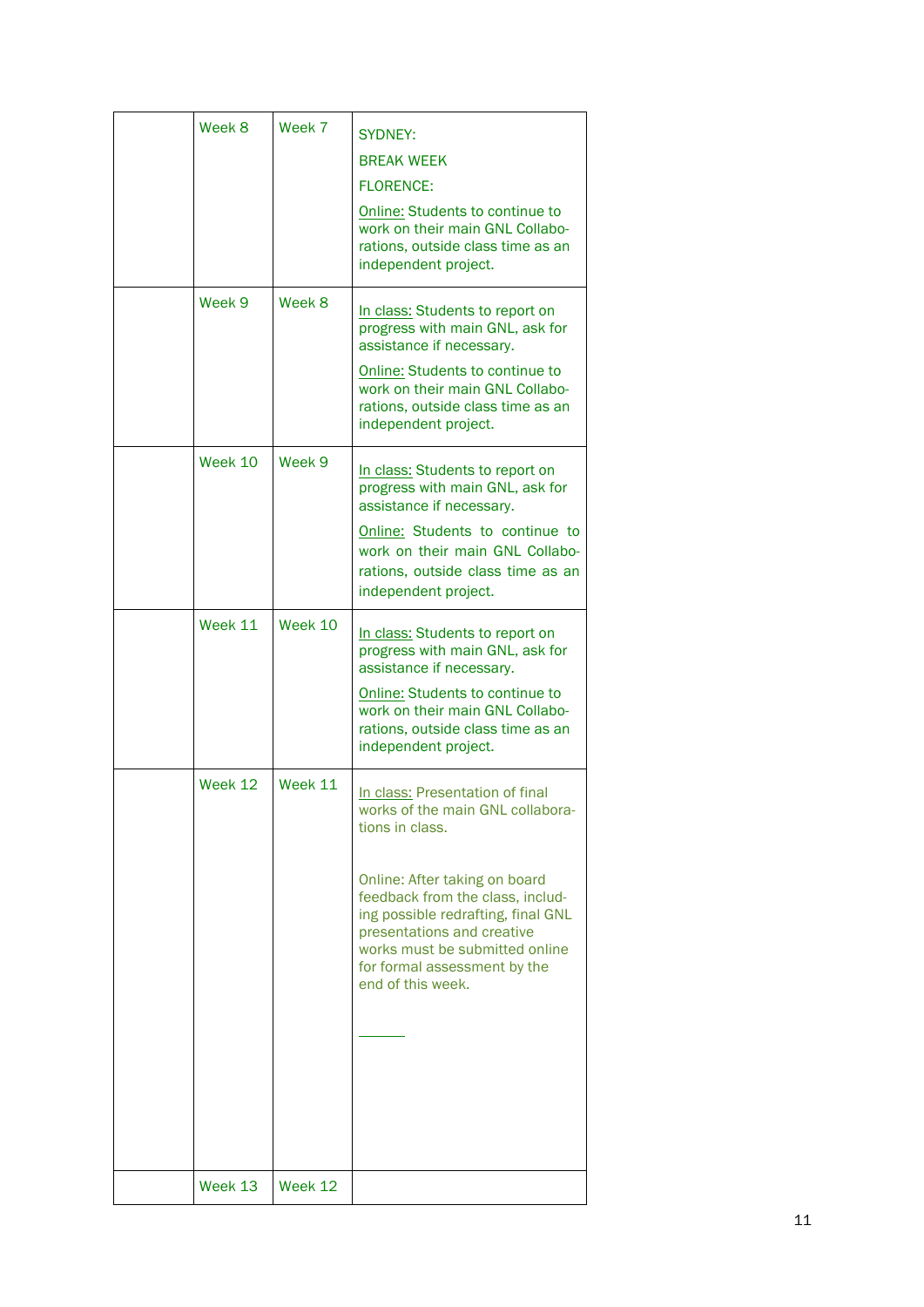# 4. Final Exam (20%) – Session 12

The final examination will take place in the last session of the course. The exam consists of a formal written response. Preparation and discussion regarding the exam will take place during class in the session prior. The questions in the exam will be based on topics and themes covered throughout the course. Exam questions can be downloaded on the day from Modules Session 12.

# Course Materials

Full lists on CANVAS under Modules.

Students are encouraged to read widely in and beyond the required and suggested readings.

### Required Readings

Full lists on CANVAS under Modules. Students may also receive occasional selection excerpts from the focus texts in the form of handouts.

## Recommended Reading

Full lists on CANVAS under Modules Bryson, Bill. In a Sunburnt Country / Down Under (2000).

### Library and research facilities

The Sydney TAFE library facilities are available for your use. Please use the library to print assessments and access the internet. You can also photocopy or scan Sydney TAFE books for your own use. More information on CAPA Sydney library and research facilities can be obtained by looking through your Orientation Pack or by speaking to a CAPA Sydney staff member.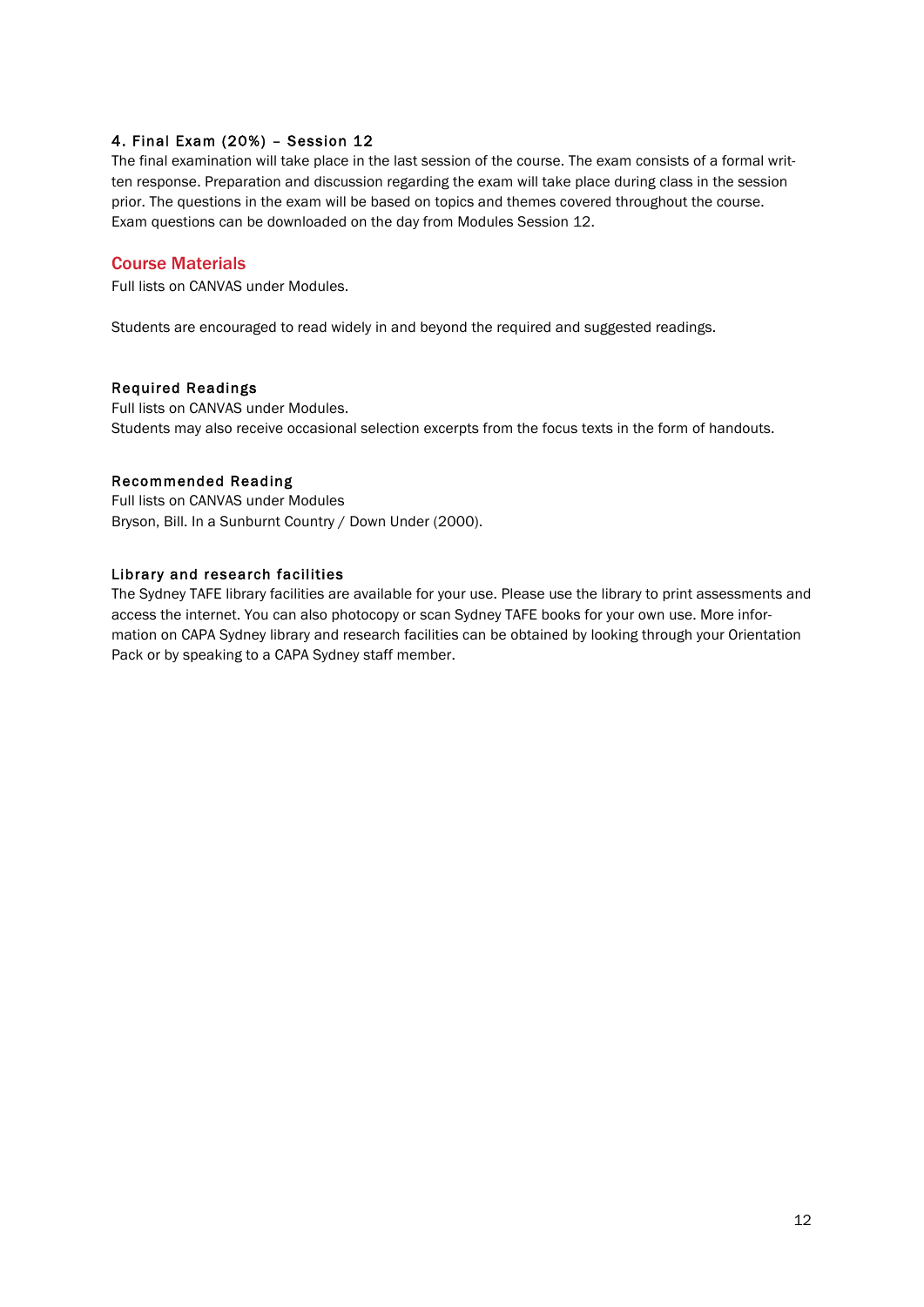Weekly Schedule –

# (NB 1: see GNL Schedule above, not duplicated here)

| Week | Seminar topics                                                                                                                                                                                                                                                                                                                                                                                                                                                                                                                                                                                                  | <b>Class activities</b>                                                                                                                                                                                                                                                                                                                                                                                                                                                           |
|------|-----------------------------------------------------------------------------------------------------------------------------------------------------------------------------------------------------------------------------------------------------------------------------------------------------------------------------------------------------------------------------------------------------------------------------------------------------------------------------------------------------------------------------------------------------------------------------------------------------------------|-----------------------------------------------------------------------------------------------------------------------------------------------------------------------------------------------------------------------------------------------------------------------------------------------------------------------------------------------------------------------------------------------------------------------------------------------------------------------------------|
| (1)  | Seminar 1 - First impressions:<br>An American Abroad<br>"The trick, as he said, was all in the telling." (Don<br>Watson, Introduction to "The Wayward Tourist:<br>Mark Twain's Adventures in Australia by Mark                                                                                                                                                                                                                                                                                                                                                                                                  | Class:<br>Overview of course structure and<br>expectations.<br>First Impressions of Australia / Syd-                                                                                                                                                                                                                                                                                                                                                                              |
|      | Twain")<br>The Wayward Tourist publishes edited extracts<br>from Mark Twain's Following the Equator (1897).<br>Mark Twain (Samuel Langhorne Clemens) travelled<br>to Australia in 1895 as part of a world tour of 150<br>lectures. Within the genre of travel writing it is, in<br>many ways the predecessor to Bill Bryson's In a<br>Sunburnt Country / Downunder (2001).<br><b>Required Reading</b><br>"The Wayward Tourist: Mark Twain's Adventures in<br>Australia" by Mark Twain (Melb Uni Press)<br>In a Sunburnt Country / Down Under, Bill Bryson<br><b>Additional Reading</b><br>See Modules in Canvas | ney (any form).<br>Location: CAPA Sydney Centre.<br>This class will explore the genre of<br>travel writing. Students will engage<br>in a discussion of excerpts from the<br>texts and share in their experiences<br>of first impressions of Australia. This<br>will form the basis of their 1st writ-<br>ten piece.<br>Online: written response and<br>feedback. Upload a letter<br>home to a loved one express-<br>ing your experiences of leav-<br>ing home and coming to a new |
|      | Seminar 2 - The Fatal Shore:<br><b>History and Identity</b>                                                                                                                                                                                                                                                                                                                                                                                                                                                                                                                                                     | place.<br>Class:<br>Descriptive writing: "Convict Austral-                                                                                                                                                                                                                                                                                                                                                                                                                        |
| (2)  | "Farewell to old England forever" ("Botany Bay"<br>traditional convict folk song)<br>For the Term of His Natural Life follows the for-<br>tunes of Rufus Dawes, a young man transported<br>for a theft which he did not commit. The inhumane<br>treatment meted out to the convicts, some of<br>whom were transported for relatively minor crimes,<br>as well as the harsh conditions experienced by<br>them is clearly conveyed through Clarke's power-<br>fully descriptive prose.<br><b>Required Reading</b>                                                                                                 | ia: A Sense of Place"<br>Location: Meet at the Anzac Me-<br>morial in Hyde Park. We will walk<br>up Macquarie Street, past the Ca-<br>thedral, the Hyde Park Barracks, St<br>James's Church, Parliament House,<br>and the State Library.<br>Bring to every field trip class:<br>Put sunscreen on before you set<br>out, bring a hat, an umbrella, drink-<br>ing water, clothes and shoes for                                                                                      |
|      | Folk Song: Botany Bay (anon)<br>Poem: Kenneth Slessor, Five Visions of Captain<br>Cook III (1931)<br><b>Additional Reading</b><br>History: Robert Hughes, The Fatal Shore: The Epic                                                                                                                                                                                                                                                                                                                                                                                                                             | outdoor walking, portable writing<br>equipment, e.g. notebook and pens<br>and/or iPad (fully charged).<br>Online: written response and feed-<br>back.<br>Upload your evocation of                                                                                                                                                                                                                                                                                                 |

# (NB 2: Locations may be subject to change for unforseen reasons, including weather and the different exhibitions that are in Sydney at the time of your visit.)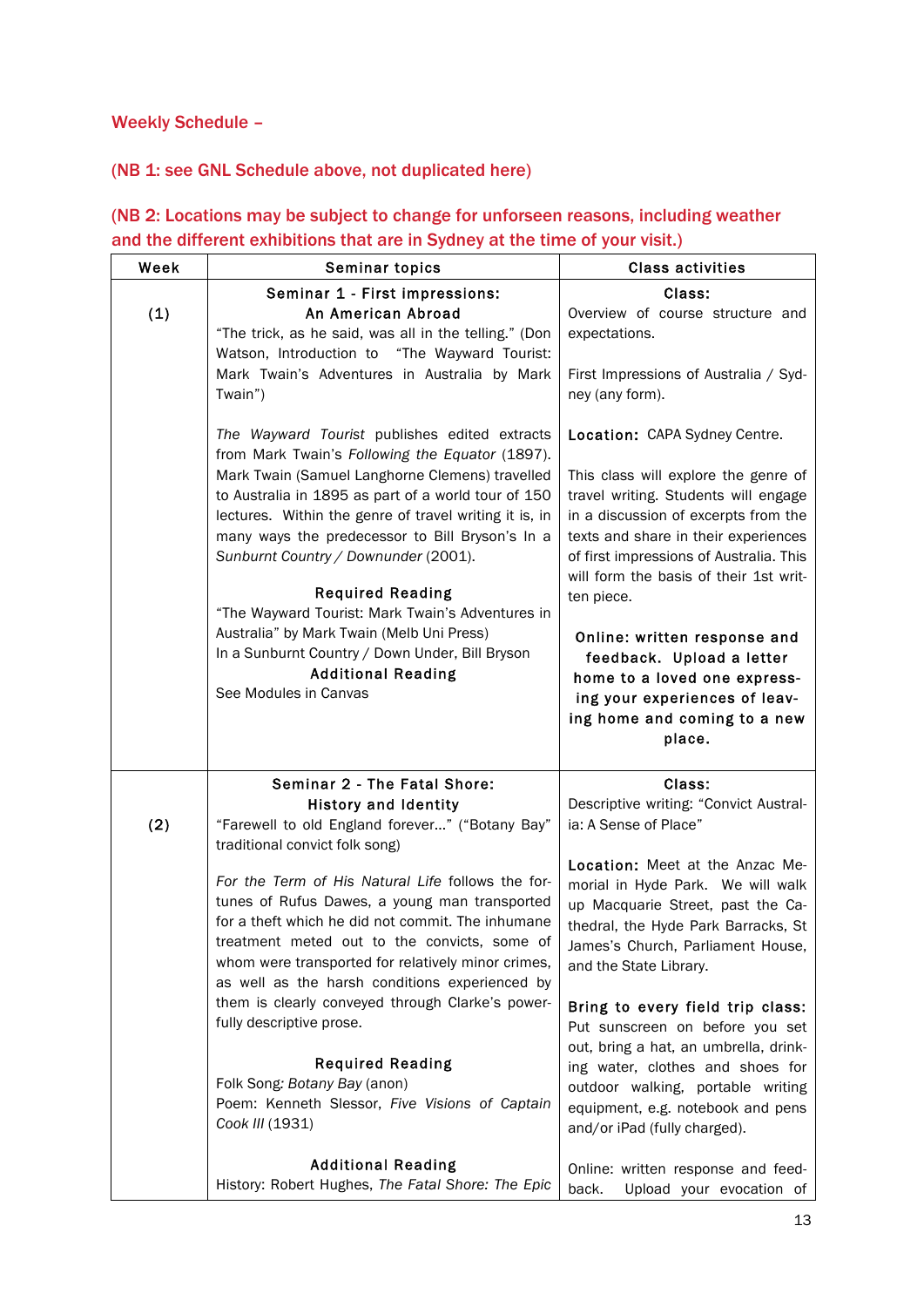| (3) | of Australia's Founding<br>Novel: Marcus Clarke, For the Term of his Natural<br>Life (1870-74)<br>Novel: Kate Grenville, The Lieutenant (2008)<br>Film: Baz Luhrmann, Australia (2008)<br>Plus: see Modules in CANVAS<br>Seminar 3 - Editing Session:<br><b>Writing is Rewriting</b><br><b>Additional Reading</b>                                                                                                                                                                                                                                                                                                                                                                                                        | something you experienced on the<br>excursion.<br>Class:<br>Editing session. Students will bring<br>to class their written pieces from the<br>previous session(s) for reading,                                                                                                                                                                                                                                                                                                                                                                                                                                                                                       |
|-----|--------------------------------------------------------------------------------------------------------------------------------------------------------------------------------------------------------------------------------------------------------------------------------------------------------------------------------------------------------------------------------------------------------------------------------------------------------------------------------------------------------------------------------------------------------------------------------------------------------------------------------------------------------------------------------------------------------------------------|----------------------------------------------------------------------------------------------------------------------------------------------------------------------------------------------------------------------------------------------------------------------------------------------------------------------------------------------------------------------------------------------------------------------------------------------------------------------------------------------------------------------------------------------------------------------------------------------------------------------------------------------------------------------|
|     | See Modules in CANVAS                                                                                                                                                                                                                                                                                                                                                                                                                                                                                                                                                                                                                                                                                                    | discussion and revision.<br>Location: CAPA Sydney Centre.                                                                                                                                                                                                                                                                                                                                                                                                                                                                                                                                                                                                            |
| (4) | Seminar 4 - Terra Nullius - "Nobody's<br>Land"<br>"He had been a policeman for half an hour yet now<br>wanted to commit murder. He was more officially a<br>black now than Tabidgi or Mort: a registered, ac-<br>credited, uniformed black man; more deeply, more<br>damagingly black than ever."<br>(Thomas Keneally, The Chant of Jimmy Blacksmith,<br>Chapter 5)<br><b>Required Reading</b><br>Novel: The Secret River (2001), Kate Grenville<br>The Lieutenant (2008), Kate Grenville<br>The Chant of Jimmy Blacksmith (1972) Thomas<br>Keneally<br><b>Additional reading</b><br>Poetry: Oodgeroo Noonuccal, selected poetry<br>Judith Wright, selected poetry<br>Paul Kelly and Kev Carmody, From Little Things Big | Class:<br>Critical analysis of texts/Australian<br>Films: Visions of the Indigenous<br><b>Location: TBA</b><br>Possibly catch the train down to Cir-<br>cular Quay, visiting the Musem of<br>Contemporary Art or the Museum o<br>Sydney. Possibly walk around under<br>the Sydney Harbour Bridge to<br>Dawes Point and Barangaroo. Dis-<br>cussion and reading of texts related<br>to the position of Indigenous Aus-<br>tralians.<br>Bring to every field trip class:<br>Put sunscreen on before you set<br>out, bring a hat, an umbrella, drink-<br>ing water, clothes and shoes for<br>outdoor walking, portable writing                                          |
|     | Things Grow, song<br><b>Plus: see Modules in CANVAS</b><br>Film or TV Series to Review:<br>Film: Walkabout (1971)<br>Film: The Chant of Jimmie Blacksmith (1972)<br>Storm Boy (1976)<br>Film: Dead Heart (1996)<br>Film: The Last Wave (1977)<br>Film: The Chant of Jimmie Blacksmith (1978)<br>Film: We of the Never-Never (1982)<br>Film: Mabo: Life of an Island Man (1997) (doco)<br>Film: One Night the Moon (2001)<br>Film: No Surrender (2002) (short)<br>Film: Beneath Clouds (2002)<br>Film: Rabbit Proof Fence (2002)<br>Film: The Tracker (2002)<br>Film: Green Bush (2005) (short)                                                                                                                           | equipment, e.g. notebook and pens<br>and/or iPad (fully charged).<br>Online: written response and feed-<br>back. Upload review a film or tv se-<br>ries dealing with Aboriginal people.<br>Guidelines for film reviews:<br>Make<br>sure you do some research into the<br>film as part of your preparation.<br>Give your critical opinion and place<br>the film in the context of what you<br>understand about Australian cul-<br>ture, Australian cinema and the his-<br>tory of Indigenous people in Austral-<br>society. Consider the<br>ian<br>key<br>filmmakers and actors involved and<br>how the themes they are exploring<br>are expressed through the medium |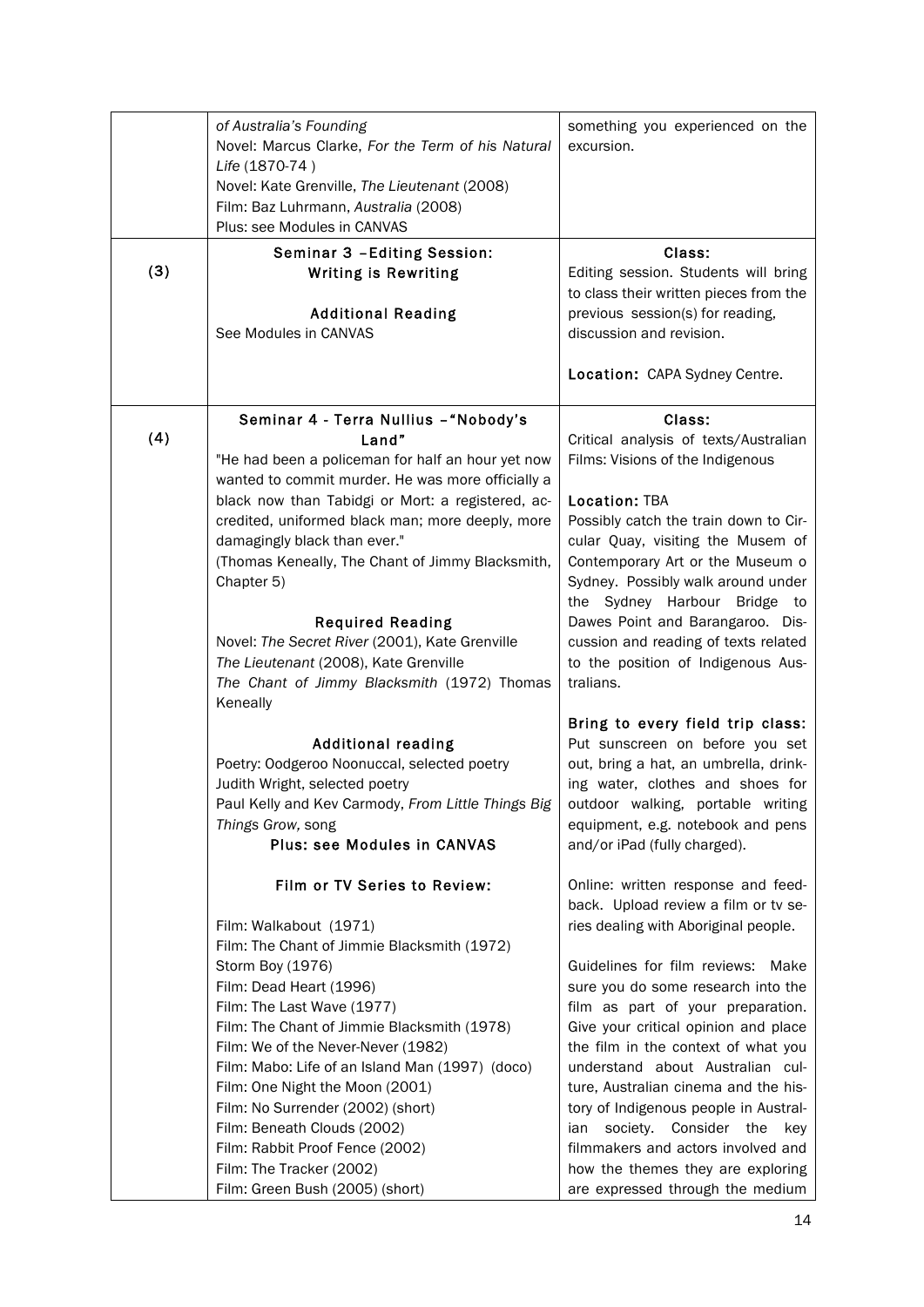|     | TV: First Australians (doco) (2008)                                                         | of cinema.                                                               |
|-----|---------------------------------------------------------------------------------------------|--------------------------------------------------------------------------|
|     | Film: Australia (2008)                                                                      |                                                                          |
|     | Film: Bran Nue Dae (2009)                                                                   | See list of potential films to the left                                  |
|     | Film: Samson and Delilah (2009)                                                             | (you may select a film outside this                                      |
|     | The Tall Man (2011) (doco)                                                                  | list.) NB each student to review a                                       |
|     | Film: The Sapphires (2012)                                                                  | different film. If you are also taking                                   |
|     | TV: Redfern Now (2012-2015)<br>Film: Mystery Road (2013)                                    | the Australian Cinema class, make<br>sure you don't double up and do a   |
|     | Film: Charlie's Country (2013)                                                              | presentation on the same film in                                         |
|     | Film: Goldstone (2016)                                                                      | that class.                                                              |
|     |                                                                                             |                                                                          |
|     |                                                                                             |                                                                          |
|     | Seminar 5 - Editing Session:                                                                | Class:                                                                   |
|     | <b>Writing is Rewriting</b>                                                                 | Editing session. Students will bring                                     |
| (5) |                                                                                             | to class their written pieces from the                                   |
|     | Time depending, we may also consider:                                                       | previous session(s) for reading and<br>discussion and revision.          |
|     | <b>Theatre in Australia</b>                                                                 |                                                                          |
|     | "All the world's a stage"                                                                   | Time depending: Theatre reviews /                                        |
|     | (William Shakespeare, As You Like It)                                                       | script writing. Possibly acting out a                                    |
|     |                                                                                             | scene from an Australian play and                                        |
|     | <b>Required Reading</b>                                                                     | discussing from the inside.                                              |
|     | David Williamson, Emerald City (1988)                                                       |                                                                          |
|     |                                                                                             | Location: CAPA Sydney Centre.                                            |
|     | <b>Additional Reading</b>                                                                   |                                                                          |
|     | See Modules in Canvas                                                                       |                                                                          |
|     |                                                                                             |                                                                          |
|     | Seminar 6 - Visual Visions - Nationalism,                                                   | Class:                                                                   |
| (6) | Landscape and the Harbour                                                                   | Visit to Art Gallery of NSW                                              |
|     |                                                                                             | Art criticism/review                                                     |
|     | "I love a sunburnt country" (Dorothea MacKellar,                                            |                                                                          |
|     | My Country)                                                                                 | Location: Meet outside Art Gallery                                       |
|     |                                                                                             | of New South Wales. If there is time                                     |
|     | <b>Required Reading/Viewing</b>                                                             | we will conclude with a walk into the                                    |
|     |                                                                                             | Botanical Gardens.                                                       |
|     | Poetry:                                                                                     |                                                                          |
|     | My Country (1908) by Dorothea MacKellar                                                     | Bring to every field trip class:                                         |
|     | Five Bells by Kenneth Slessor (1939)                                                        | Put sunscreen on before you set                                          |
|     | (look for John Olsen's painting of the same name                                            | out, bring a hat, an umbrella, drink-                                    |
|     | in the Art Gallery of NSW)                                                                  | ing water, clothes and shoes for                                         |
|     | Song: Great Southern Land (1982) by Ivor Davies                                             | outdoor walking, portable writing<br>equipment, e.g. notebook and pens   |
|     | Song: A Land Down Under (1982) by Men at Work                                               | and/or iPad (fully charged).                                             |
|     |                                                                                             |                                                                          |
|     | Poetry of the Harbour:                                                                      | Online: written response and feed-                                       |
|     | Late Ferry and Harbour Dusk by Robert Gray                                                  | back. Upload your review of or your                                      |
|     | $(1970s-2014)$<br>The Harbour by Judith Beveridge                                           | creative response to an Australian<br>painting or a series of paintings. |
|     | <b>Additional Reading/Viewing</b>                                                           |                                                                          |
|     |                                                                                             |                                                                          |
|     | Story: Henry Lawson, The Loaded Dog.                                                        |                                                                          |
|     | Painting: Arthur Streeton's Fire's On<br>Novel: True History of the Kelly Gang (2008) Peter |                                                                          |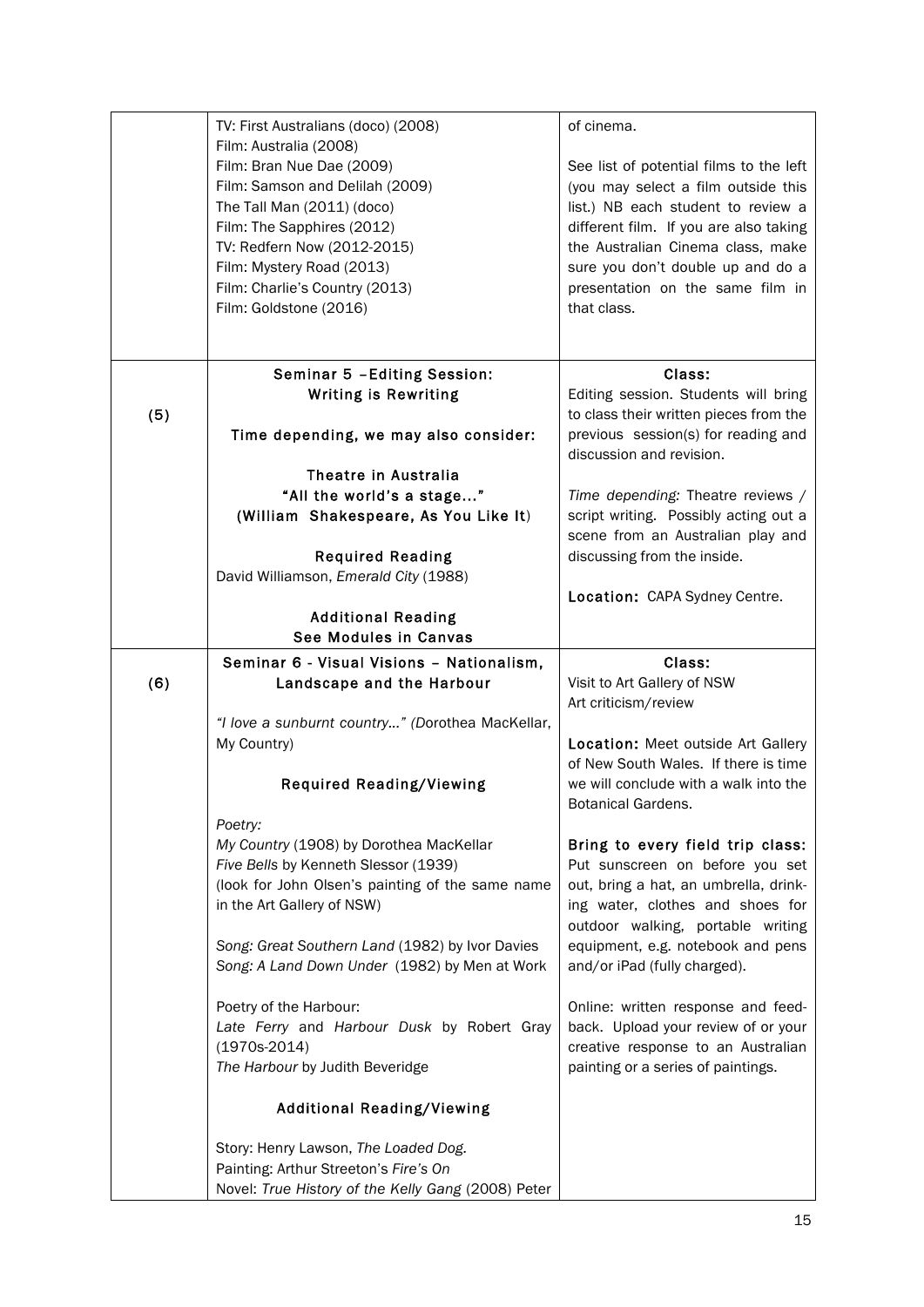|     | Carey<br>Paintings: Ned Kelly series, Sidney Nolan<br>Art History:<br>Art in Australia from Colonization to Postmodern-<br>ism (1997) Christopher Allen<br>Song: Solid Rock (1982)<br>by Shane Howard, Goanna<br>Poetry:<br>Australia (c.1939) by A.D. Hope<br>Fire Sermon by Robert Gray (1970s-2014)<br>Plus: see Modules in Canvas                                                                                                                                                                                                                                                                                                                                                                                                                                                                                                        |                                                                                                                                                                                                                                                                                                                                                                                                                                     |
|-----|----------------------------------------------------------------------------------------------------------------------------------------------------------------------------------------------------------------------------------------------------------------------------------------------------------------------------------------------------------------------------------------------------------------------------------------------------------------------------------------------------------------------------------------------------------------------------------------------------------------------------------------------------------------------------------------------------------------------------------------------------------------------------------------------------------------------------------------------|-------------------------------------------------------------------------------------------------------------------------------------------------------------------------------------------------------------------------------------------------------------------------------------------------------------------------------------------------------------------------------------------------------------------------------------|
|     | Plus: see Modules in Canvas                                                                                                                                                                                                                                                                                                                                                                                                                                                                                                                                                                                                                                                                                                                                                                                                                  |                                                                                                                                                                                                                                                                                                                                                                                                                                     |
| (7) | <b>BREAK WEEK</b>                                                                                                                                                                                                                                                                                                                                                                                                                                                                                                                                                                                                                                                                                                                                                                                                                            | <b>BREAK WEEK</b>                                                                                                                                                                                                                                                                                                                                                                                                                   |
| (8) | Seminar 7 - Editing Session:<br><b>Writing is Rewriting</b>                                                                                                                                                                                                                                                                                                                                                                                                                                                                                                                                                                                                                                                                                                                                                                                  | Class:                                                                                                                                                                                                                                                                                                                                                                                                                              |
|     | <b>Additional Reading</b><br>See Modules in Canvas<br>Time depending, we may also consider:                                                                                                                                                                                                                                                                                                                                                                                                                                                                                                                                                                                                                                                                                                                                                  | Editing session. Students will bring<br>to class their written pieces from the<br>previous session(s) for reading and<br>discussion and revision.                                                                                                                                                                                                                                                                                   |
|     | Theatre in Australia<br>"All the world's a stage"<br>(William Shakespeare, As You Like It)<br><b>Required Reading</b>                                                                                                                                                                                                                                                                                                                                                                                                                                                                                                                                                                                                                                                                                                                        | Time depending: Theatre reviews /<br>script writing. Possibly acting out a<br>scene from an Australian play and<br>discussing from the inside.                                                                                                                                                                                                                                                                                      |
|     | David Williamson, Emerald City (1988)                                                                                                                                                                                                                                                                                                                                                                                                                                                                                                                                                                                                                                                                                                                                                                                                        | Location: CAPA Sydney Centre.                                                                                                                                                                                                                                                                                                                                                                                                       |
|     | Seminar 8 - The City versus the Country                                                                                                                                                                                                                                                                                                                                                                                                                                                                                                                                                                                                                                                                                                                                                                                                      | Class:<br>Scriptwriting / short story                                                                                                                                                                                                                                                                                                                                                                                               |
| (9) | "Uncle first said that he was glad to see I had the<br>spirit of an Australian and then threatened to put   Location: Meet at Elizabeth Bay<br>my nose above my chin if I failed to behave proper-<br>ly. Grannie remarked that I may have the spirit of<br>an Australian, but I had by no means the manners<br>of a lady." (Miles Franklin, My Brilliant Career)<br>Required Reading/Viewing<br>Poetry:<br>AB Paterson, The Man from Ironbark (1892)<br>Kenneth Slessor, William Street (1939)<br>Les A. Murray, Sydney and the Bush (c 2000)<br>Short story: Henry Lawson, The Drover's Wife<br>Painting: Russell Drysdale, The Drover's Wife<br>Autobiography: Unreliable Memoirs (1981) Clive<br>James<br>Film: My Brilliant Career (1979)<br>Novel: My Brilliant Career (1901), Miles Franklin<br><b>Additional Reading and Viewing</b> | House, Potts Point.<br>Bring to every field trip class: Put<br>sunscreen on before you set out,<br>bring a hat, an umbrella, drinking<br>water, clothes and shoes for out-<br>door<br>walking,<br>portable<br>writing<br>equipment, e.g. notebook and pens<br>and/or iPad (fully charged).<br>Online: written response and feed-<br>back. Can you imagine a story in<br>this house? Upload your creative<br>writing about the city. |
|     | Art: The Heidelberg School                                                                                                                                                                                                                                                                                                                                                                                                                                                                                                                                                                                                                                                                                                                                                                                                                   |                                                                                                                                                                                                                                                                                                                                                                                                                                     |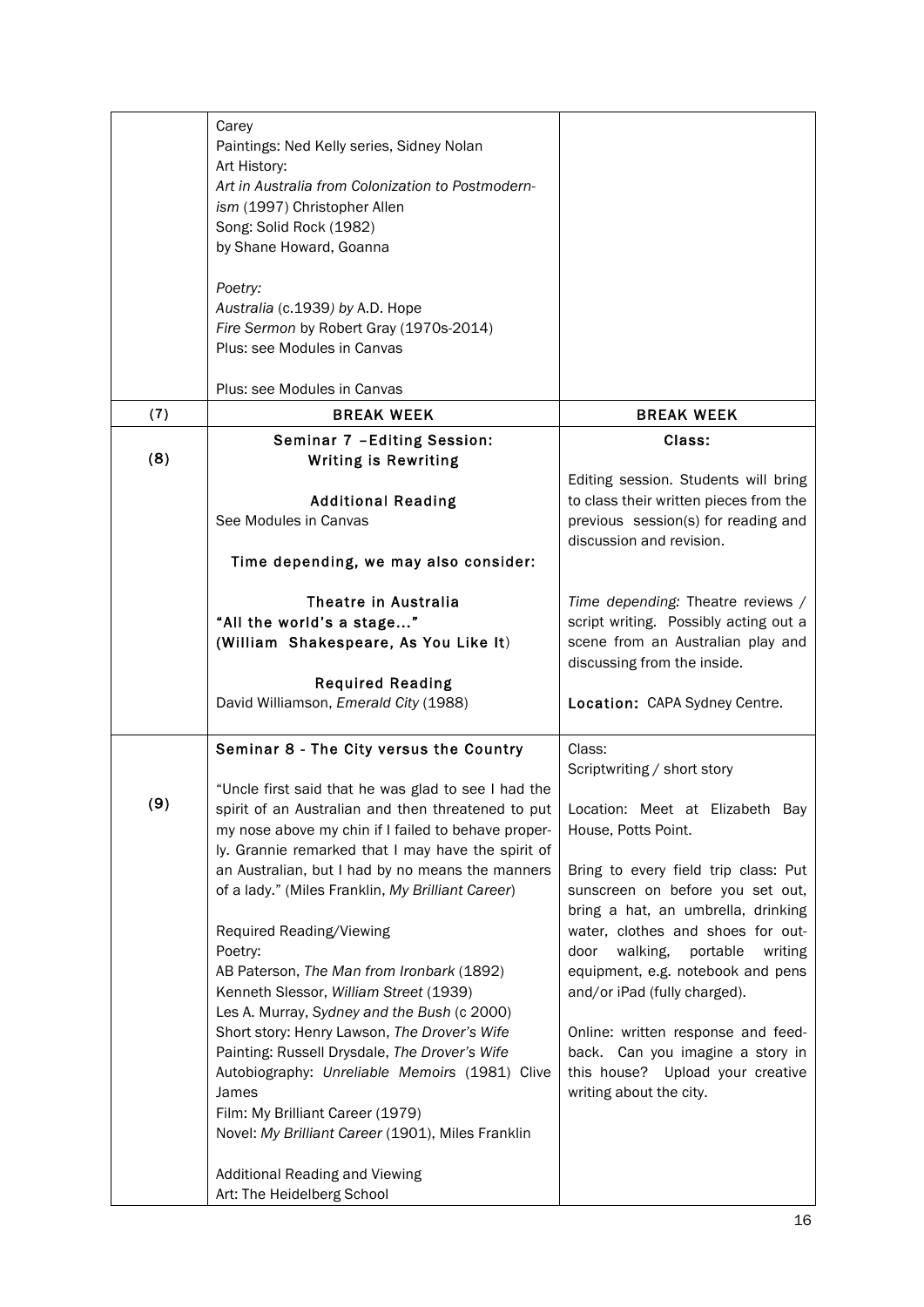|              | Novel: Melina Marchetta,<br>Looking for Alibrandi (1992),<br>Film: Kate Woods, Looking for Alibrandi (2000)<br>Film: Rob Sitch, The Castle (1997)<br><b>Plus: see Modules in Canvas</b> |                                                                                                                                                                                                                                                                                              |
|--------------|-----------------------------------------------------------------------------------------------------------------------------------------------------------------------------------------|----------------------------------------------------------------------------------------------------------------------------------------------------------------------------------------------------------------------------------------------------------------------------------------------|
| (10)         | Seminar 9 - Editing Session:<br><b>Writing is Rewriting</b><br><b>Additional Reading</b><br>See Modules in Canvas                                                                       | Class:<br>Editing session. Students will bring<br>to class their written pieces from the<br>previous session(s) for reading and<br>discussion and revision.<br>Location: CAPA Sydney Centre.                                                                                                 |
| (11)         | Seminar 10 - GNL Class Presentations                                                                                                                                                    | Class:<br><b>GNL Class Presentations.</b><br>Online: after taking on board feed-<br>back from the class, including pos-<br>sible redrafting, final presentations<br>materials must be submitted online<br>for formal assessment by the end of<br>this week.<br>Location: CAPA Sydney Centre. |
| (12)         | Seminar 11 - Final Editing Session:<br><b>Writing is Rewriting</b><br><b>Additional Reading</b><br>See Modules in Canvas                                                                | Class:<br>Editing session. Students will bring<br>to class their written pieces from the<br>previous session(s) for reading and<br>discussion and revision.<br>Location: CAPA Sydney Centre.                                                                                                 |
| (13)<br>Exam | Seminar 12 - Final Exam<br>The questions in the exam will be based on topics<br>and themes covered throughout the course.                                                               | <b>Online Exam</b><br>Online: Students must upload their<br>responses to the exam to Canvas at<br>the end of the class.<br>Location: CAPA Sydney Centre.                                                                                                                                     |

# Attendance, Participation & Student Responsibilities

## Attendance

CAPA has a mandatory attendance policy. Students are also expected to participate actively and critically in class discussions, and the participation portion of the class will be graded accordingly. Students must read assignments BEFORE the class, and come in on time. Attendance is mandatory and is taken at the beginning of every class. Unauthorized absence from class will result in a reduction of the final grade and ultimately in a F for the course.